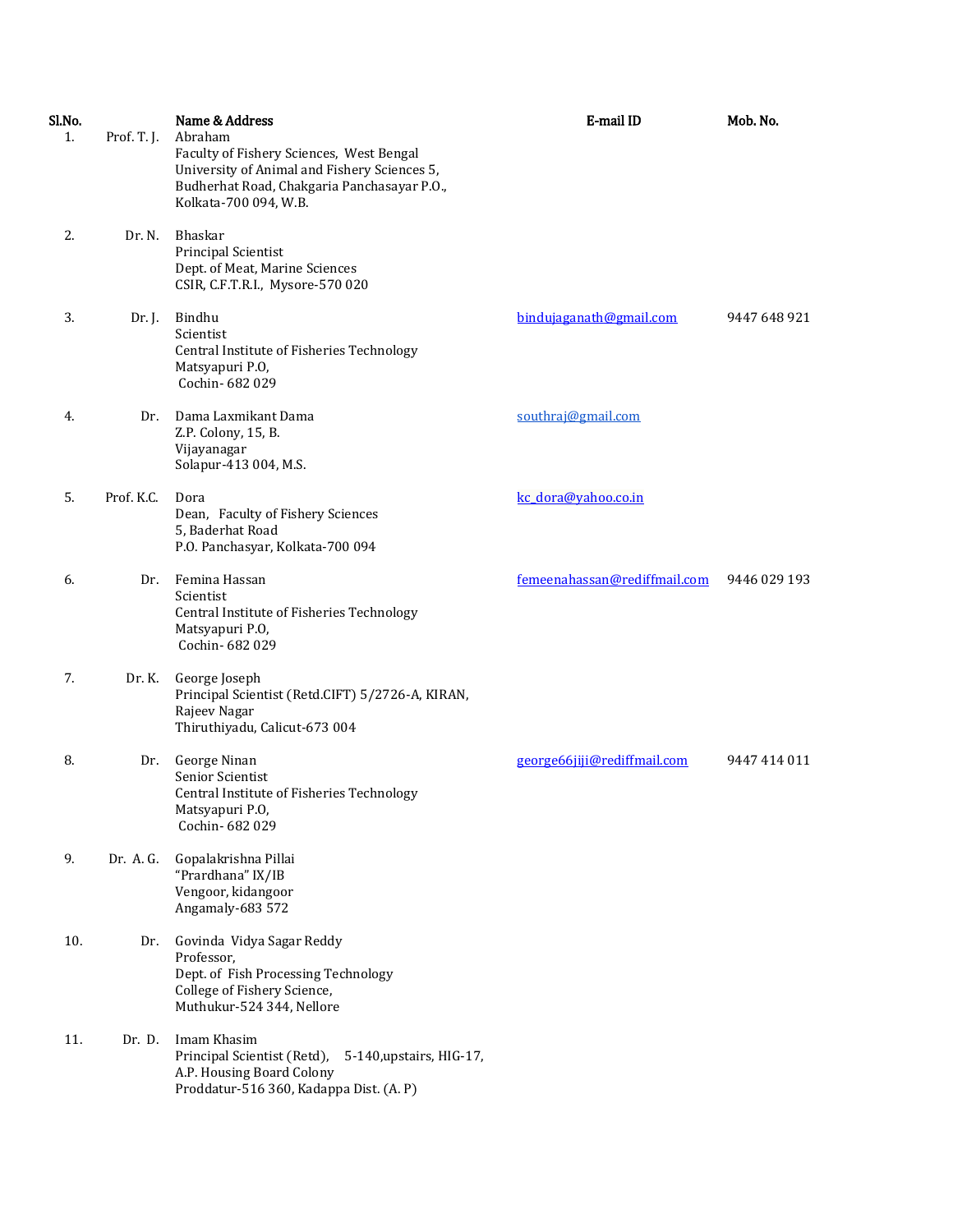| 12. | Dr. P.N.  | Joshi<br>Principal Scientist & HOD (Retd.)<br>'Palazhi', Library Road<br>Aluva-683 101                                                                                    |                          | 9447 435 135 |
|-----|-----------|---------------------------------------------------------------------------------------------------------------------------------------------------------------------------|--------------------------|--------------|
| 13. | Dr. N.    | Kalaimani<br>2, (Upstairs), Lake Area, III Cross Street<br>Valluvarkotttam, Nungampakkam<br>Chennai-600 034                                                               |                          |              |
| 14. | Dr. S. P. | Karmarkar<br>Department of Zoology<br>Wilson College<br>Mumbai-400 007                                                                                                    |                          |              |
| 15. | Mr. N.E.  | Kirubakaran Paul<br>13, Fourth Cross Road<br>Venkata Nagar,<br>Pondicherry-605 011                                                                                        |                          |              |
| 16. | Mr. N.E.  | Kirubakaran Paul<br>13, Fourth Cross Road<br>Venkata Nagar,<br>Pondicherry-605 011                                                                                        |                          |              |
| 17. | Dr. P.T.  | Lakshmanan<br>Former Principal Scientist & HOD<br>H.No.52/584, Yacht Club Enclave<br>Konthuruthy, Cochin-682 013                                                          | ptlakshmanan@yahoo.com   | 9447 791 235 |
| 18. | Mr.       | Manoj Kumar Acharjee<br>Deputy Director (Tech. Fisheries), National<br>Co-operative Development Corporation<br>4, Siri Institutional Area, Hauz Khas<br>New Delhi-110 016 |                          |              |
| 19. | Ms.       | Mary Thomas<br>Principal Scientist (Retd.)<br>"TARA", Cherupushpam Lane<br>Kadavanthara P.O.,<br>Cochin-682 020                                                           |                          |              |
| 20. | Dr. A.A.  | Mohamed Hatha<br>Reader<br>School of Marine Biology, CUSAT<br>Fine Arts Avenue, Cochin-682 016                                                                            | mohamedhatha@hotmail.com | 9446866050   |
| 21. | Mr.       | Naveen Kumar<br>Retd. Deputy Director of EIA<br>3-11-858, Bikarnakatte, Kandettu<br>Mangalore-575 005                                                                     |                          |              |
| 22. | Dr.       | Nikita Gopal<br><b>Principal Scientist</b><br>Central Institute of Fisheries Technology, Matsyapuri<br>P.O<br>Cochin-682 029                                              | nikiajith@gmail.com      | 9447 091 328 |
| 23. | Mr.       | Rajendra Badonia<br><b>Principal Scientist</b>                                                                                                                            |                          |              |